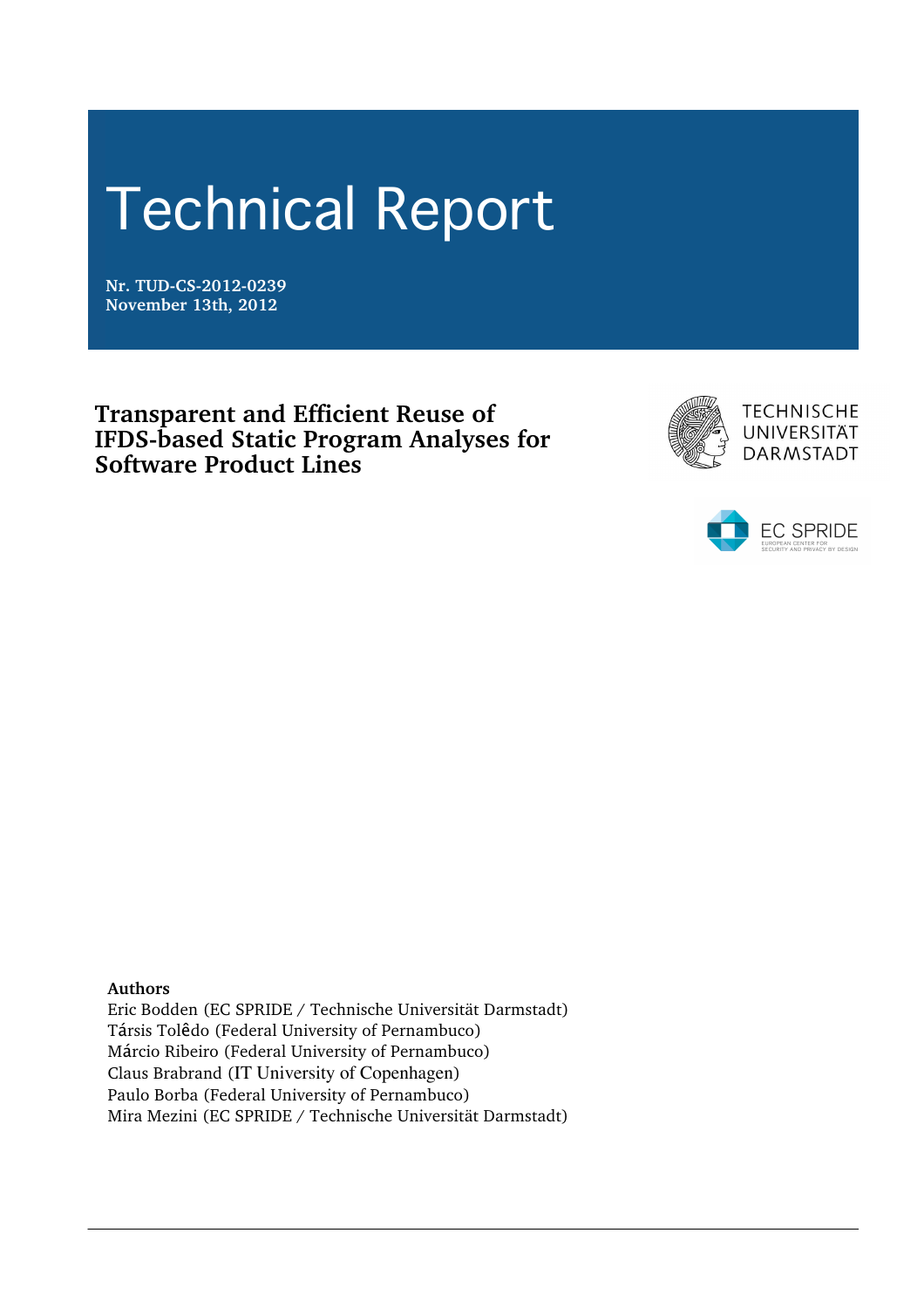# Transparent and Efficient Reuse of IFDS-based Static Program Analyses for Software Product Lines

Eric Bodden<sup>\*</sup>, Társis Tolêdo<sup>†</sup>, Márcio Ribeiro<sup>†</sup>, Claus Brabrand<sup>‡</sup>, Paulo Borba<sup>†</sup> and Mira Mezini<sup>§</sup>

⇤ Secure Software Engineering Group, EC SPRIDE / Technische Universitat Darmstadt, Germany ¨

*†* Informatics Center, Federal University of Pernambuco, Brasil

*‡* Software and Systems Section, IT University of Copenhagen, Denmark

§ Software Technology Group, Technische Universität Darmstadt, Germany

*Abstract*—A software product line (SPL) encodes a potentially large variety of software products as variants of some common code base. Up until now, re-using traditional static analyses for SPLs was virtually intractable, as it required programmers to generate and analyze all products individually.

In this work, however, we show how an important class of existing inter-procedural static analyses can be transparently lifted to SPLs. Without requiring programmers to change a single line of code, our approach SPLLIFT automatically converts any analysis formulated for traditional programs within the popular IFDS framework for interprocedural, finite, distributive, subset problems to an SPL-aware analysis formulated in the IDE framework, a well-known extension to IFDS.

Using a full implementation based on Soot, CIDE and JavaBDD, we show that with SPLLIFT one can reuse IFDS-based analyses without changing a single line of code. Through experiments using three static analyses applied to four Java-based product lines, we were able to show that our approach produces correct results and outperforms the traditional approach by several orders of magnitude.

#### I. INTRODUCTION

A Software Product Line (SPL) describes a set of software products as variations of a common code base. Variations, so-called features, are typically expressed through compiler directives such as the well-known #ifdef from the C pre-processor or other means of conditional compilation. Figure 1a shows a minimal example product line that assigns values through different methods. Figure 1b shows the product obtained by applying to the product line a pre-processor with the configuration  $\neg F \wedge G \wedge \neg H$ , i.e., a product with feature *G* enabled and features *F* and *H* disabled. Software product lines have become quite popular in certain application domains, for instance for the development of games and other applications for mobile devices. This is due to the tight resource restrictions of those devices: depending on the hardware capabilities of a certain mobile device, it may be advisable or not to include certain features in a software product for that device, or to include a variant of a given feature.

Static program analyses are a powerful tool to find bugs in program code [1]–[3] or to conduct static optimizations [4], and it is therefore highly desirable to apply static analyses also to software product lines. With existing approaches, though, it is often prohibitively expensive to reuse existing static analyses. The problem is that traditional static analyses cannot be directly applied to software product lines. Instead they have to be applied to pre-processed programs such as the one from Figure 1b. But for an SPL with *n* optional, independent features, there are  $2^n$  possible products, which therefore demands thousands of analysis runs even for small product lines. This exponential blowup is particularly annoying because many of those analysis runs will have large overlaps for different feature combinations. It therefore seems quite beneficial to share analysis information wherever possible.

In this work we introduce SPL<sup>LIFT</sup>, a simple but very effective approach to re-using existing static program analyses without an exponential blowup. SPL<sup>LIFT</sup> allows programmers to transparently

```
\nvoid main() {\n    int x = secret();\n    int y = 0;\n    #ifdef F\n        x = 0;\n    #endif\n    #ifdef G\n    y = foo(x);\n    #endif\n    print(y);\n}\n\nint foo(int p) {\n    int y = 0;\n    y = foo(x);\n    print(y);\n}\n\nint foo(int p) {\n    #ifdef H\n    p = 0;\n    #endif\n    return p;\n}\n\n(a) Example SPL\n\n(b) Product for 
$$
\neg F \land G \land \neg H
$$
\n
```

Fig. 1: Example product line: secret is printed if F and H are disabled but G is enabled

lift an important class of existing static analyses to software product lines. Our approach is fully inter-procedural. It works for any analysis formulated for traditional programs within Reps, Horwitz and Sagiv's popular IFDS [5] framework for inter-procedural, finite, distributive, subset problems. In the past, IFDS has been used to express a variety of analysis problems such as secure information flow [1], typestate [2], [3], alias sets [6], specification inference [7], and shape analysis [8], [9]. SPL<sup>LIFT</sup> automatically converts any such analysis to a feature-sensitive analysis that operates on the entire product line in one single pass. The converted analysis is formulated in the IDE framework [10] for inter-procedural distributed environment problems, an extension to IFDS. In cases in which the original analysis reports that a data-flow fact *d* may hold at a given statement *s*, the resulting converted analysis reports a feature constraint under which *d* may hold at *s*. As an example, consider again Figure 1. Imagine that we are conducting a taint analysis [1], determining whether information can flow from secret to print. In the traditional approach we would generate and analyze all  $2^3 = 8$ possible products individually, eventually discovering that the product from Figure 1b may indeed leak the secret. SPL<sup>LIFT</sup> instead analyzes the product line from Figure 1a in a single pass, informing us that secret may leak for the configuration  $\neg F \wedge G \wedge \neg H$  (cf. Fig. 1b).

But a reduced analysis time is not the only advantage of a feature-sensitive static analysis. In the area of software product lines, conditional-compilation constructs may add much complexity to the code, and can yield subtle and unusual programming mistakes [11],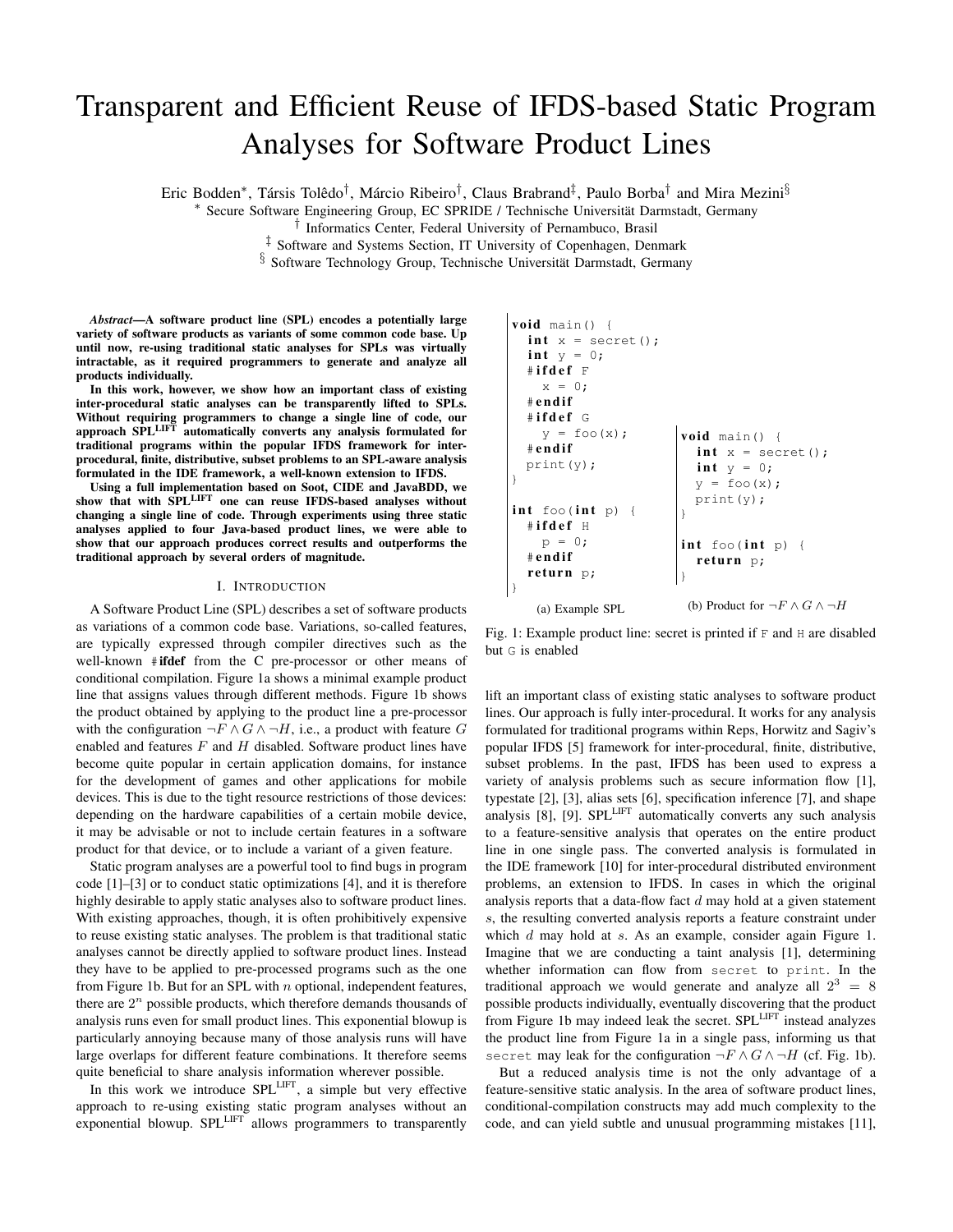[12]. As an example, a plain Java program will not compile if it uses a potentially undefined local variable. In a Java-based software product line, any pre-processor would accept such a program; the programming problem would only manifest later, when the preprocessed program is compiled. When the mistake is discovered, it is laborsome to map the resulting plain-Java error message back to the original product line. Analyzing the product line directly, as in SPLLIFT, circumvents this problem.

To obtain meaningful results, SPL<sup>LIFT</sup> further takes feature models into account. A feature model defines a Boolean constraint that describes the set of all feature combinations that a user intends to generate, the SPL's *valid* configurations (or *valid* products). For instance, if we were to evaluate the SPL from Figure 1a under the constraint  $F \leftrightarrow G$  (stating that the user intends to generate only products for which both *F* and *G* are either enabled or disabled), SPLLIFT would detect that the secret information cannot leak after all, as it holds that:  $(\neg F \land G \land \neg H) \land (F \leftrightarrow G) =$  false. Considering a feature model complicates the analysis, which may cause one to expect an increase in analysis cost. Fortunately, our experimental results show that this, in fact, is not usually the case. SPL<sup>LIFT</sup> can gain speed by exploiting the model, terminating the analysis for constraint-violating program paths early. This balances out the expected slowdown in many cases.

We have fully implemented SPL<sup>LIFT</sup> within a self-written IDE solver on top of the program-analysis framework Soot [13], extending this solver to product lines and connecting Soot to CIDE, the Colored IDE [14], an Eclipse [15] extension for writing and maintaining Javabased software product lines. Using our solution, existing IFDS-based analyses are automatically converted to feature-sensitive versions without changing a single line of code.

We used SPL<sup>LIFT</sup> to lift three standard inter-procedural static program analyses, and then applied them to four existing CIDEbased product lines, on which, due to the exponential blowup, the traditional analysis approach takes hours if not years to compute. Our experiments show that SPL<sup>LIFT</sup> produces correct results, and outperforms the traditional approach by several orders of magnitude.

At http://bodden.de/spllift/ we make available our full implementation as open source, along with all data and scripts to reproduce our empirical results. To summarize, this paper presents the following original contributions:

- *•* a mechanism for automatically and transparently converting any IFDS-based static program analysis to an IDE-based analysis over software product lines,
- *•* a full open-source implementation for Java, and
- *•* a set of experiments showing that our approach yields correct results and outperforms the traditional approach by several orders of magnitude.

The remainder of this paper is structured as follows. In Section II, we introduce the IFDS and IDE frameworks, along with their strengths and limitations. Section III contains the core of this paper; here we explain the automated lifting of IFDS-based analyses to software product lines. Section IV explains how we take into account the product line's feature model. In Section V we discuss our implementation, while we present our experimental setup and results in Section VI. The work presented in this paper bases itself on previous work presented at the 2012 ACM SIGPLAN Workshop on Programming Languages and Analysis for Security [16]. In Section VII we explain the differences to this paper along with the differences to other related work. Section VIII presents our conclusions.

#### II. THE IFDS FRAMEWORK

Our approach builds on top of the so-called *IFDS framework* by Reps, Horwitz and Sagiv [5]. This framework defines a general solution strategy for the inter-procedural, flow-sensitive, and fully context-sensitive analysis of finite distributive subset problems. In this section we present the general concepts behind this framework and illustrate them by an example.

#### *A. Overview of the IFDS Framework*

The major idea of the IFDS framework is to reduce any program-analysis problem formulated in this framework to a pure graph-reachability problem. Based on the program's inter-procedural control-flow graph, the IFDS algorithm builds a so-called "exploded super graph", in which a node  $(s, d)$  is reachable from a selected start node  $(s_0, 0)$  if and only if the data-flow fact *d* holds at statement *s*. In this setting a "fact" may mean any logical statement that a static analysis can decide, such as "variable x may carry a secret value" or "variables  $x$  and  $y$  may alias." To achieve this goal, the framework encodes data-flow functions as nodes and edges.

Figure 2 shows how to represent compositions of typical *gen* and *kill* functions as they are often used in static analysis. The nodes at the top represent facts before the given statement *s*, the nodes at the bottom represent facts after *s*. The identity function id maps each data-flow fact before a statement onto itself. In IFDS, the unique special value 0, represents a tautology, i.e., a fact that always holds. It is therefore an invariant that two nodes representing 0 at different statements will always be connected. This 0 value is used to generate data-flow facts unconditionally. The flow function  $\alpha$  generates the data-flow fact a, and at the same time kills the data-flow fact b (as there is no edge from b to b). Function  $\beta$ , on the other hand kills a, generates b and leaves all other values (such as c) untouched.

The unconditional *kill*-and-*gen* functions above can be used to model analysis problems that are *locally separable*, i.e., in which a data-flow fact does not depend on the previous values of other facts. Such problems include the computation of reaching definitions or live variables. Many interesting analysis problems are not locally separable, however, for instance the taint analysis from our example in the introduction. For instance, the function representation to the right could be chosen to



separable flow function

model an assignment  $p=x$ . Here, x has the same value as before the assignment, modeled by the arrow from x to x, and  $p$  obtains  $x$ 's value, modeled by the arrow from x to p. If  $\beta$  previously held a secret value, then it will only continue doing so if  $x$  holds a secret value, too. This is modeled by a missing arrow from p to p.

It is important to note that data-flow facts are by no means limited to simple values such as the local variables in our example. Much more sophisticated abstractions exist, in which facts can, for instance, model aliasing through sets of access paths [1] or even the



Fig. 2: Function representation in IFDS, reproduced from [5]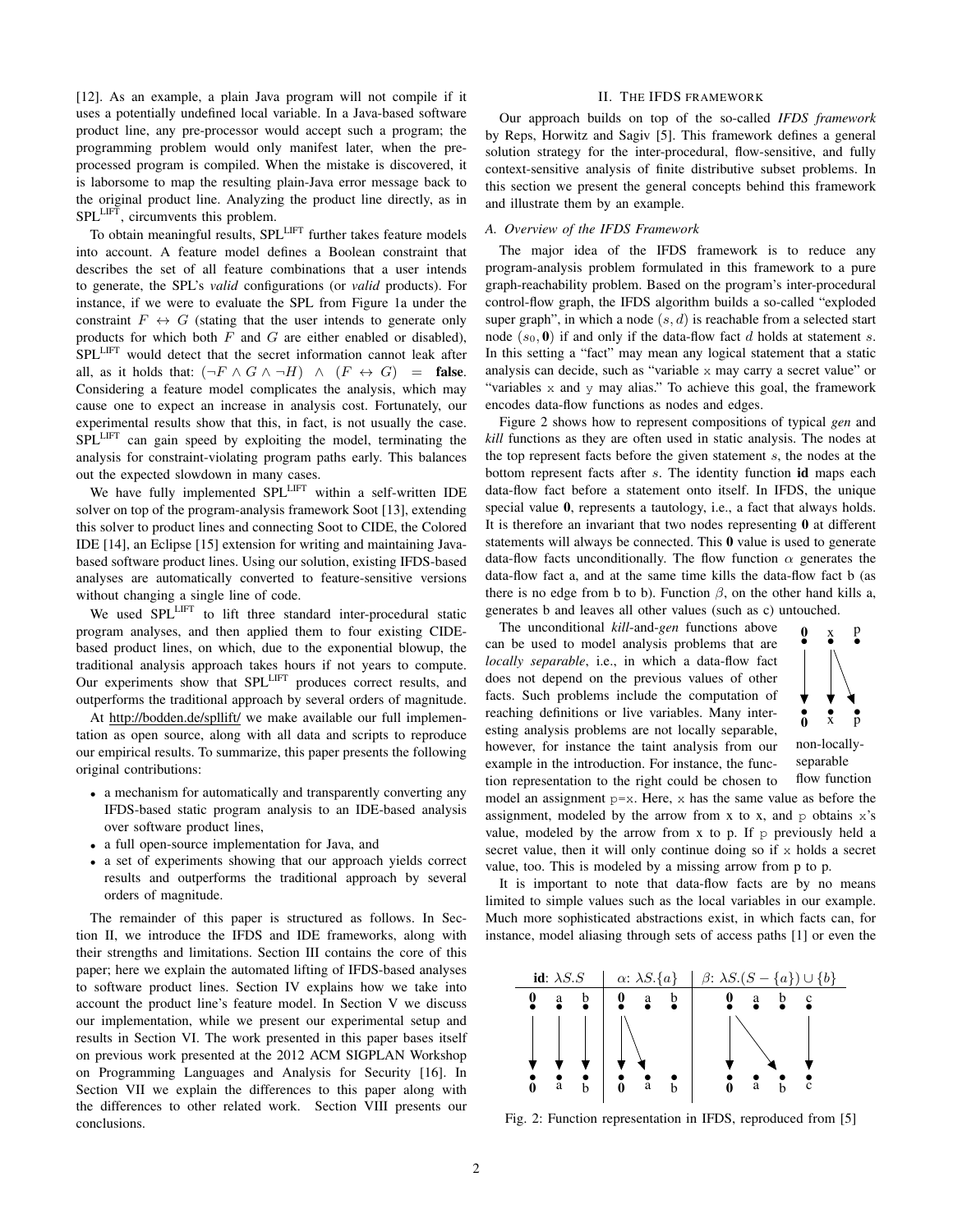abstract typestate of combinations of multiple objects [3]. The IFDS framework itself, however, is oblivious to the concrete abstraction being used; the abstraction is a free parameter to the framework.

#### *B. Different classes of flow functions*

Users implement IFDS-based analyses by providing four classes of flow functions that can be denoted as:

- **normal**: modeling flow through a statement that is neither a call nor a return (incl. non-branching, unconditionally branching and conditionally branching statements),
- *•* call: modeling flow from a call site to a possible callee,
- return: modeling flow from a possible callee back to a return site, i.e., a control-flow successor of the original method-call site, and
- call-to-return: modeling intra-procedural flow from just before a call site directly to a given return site.

Normal flow functions track simple intra-procedural flows. Callto-return functions track intra-procedural flows at call sites; they are useful to propagate, for instance, information about local variables that are *not* passed to a method call, as the call cannot possibly change the value of those variables. Call functions map values from the caller's context to appropriate values in the callee's context. Return functions model the opposite flow, usually from return values to variables that receive those values. Due to this setup, the analysis of each method usually only processes information that is in scope within that method.

#### *C. Example: Taint analysis in IFDS*

To encode the assignment of a secret value to a variable x we generate a fact x. This fact would be killed to denote that  $x$  is assigned a definitely non-secret value.

To illustrate this encoding, Figure 3 shows the exploded super graph for our example client of the IFDS framework, the taint analysis applied to the product from the running example (Figure 1b). The analysis starts at the top-left node, which resembles the starting node  $(s<sub>0</sub>, 0)$ ,  $s<sub>0</sub>$  being the starting statement. According to the encoding outlined above, the analysis "taints" the return value at the call to secret() by generating the data-flow fact for the variable  $x$  that holds this value. The analysis then tracks simple assignments to local variables and method parameters as stated above. (For now, let us ignore possible assignments through fields and arrays. We will comment on those in Section V.) At the single call site in the example, the call-to-return function keeps  $x$  alive, stating that it is still tainted after the call if it was tainted earlier. At the same time, it kills y because the call statement is assigning  $y$  a new value. (Note that at this point  $y$  is already dead, due to the preceding assignment.) The call function encodes the transfer of actual to formal parameters. Since the only variable in scope within foo is p, the graph for method  $f \circ \circ$  has nodes for p but not for x nor y. In the example, a taint violation is detected by observing the data flow marked with the red/thick arrow: the node for  $y$  just before the print statement is reachable in the graph, which means that a secret value, referred to by y, may be printed.

#### *D. The IDE Framework*

Sagiv, Reps and Horwitz also developed a more general, more expressive framework than IFDS, called *inter-procedural distributive environment transformers* (IDE) [10]. As in IFDS, the IDE framework models data flow through edges in an exploded super graph. In addition to IFDS, however, IDE allows for the computation of distributive functions along those edges: the label *d* of each node in the exploded super graph maps to a value *v* from a second, independent analysis domain, the so-called *value domain* V. The flow functions thus transform environments  $\{d \mapsto v\}$  to other environments  $\{d' \mapsto v'\}$ . Every IFDS problem can be encoded as a special instance of the IDE framework using a binary domain  ${T, \perp}$  where  $d \mapsto \perp$  states that data-flow fact *d* holds at the current statement, and  $d \mapsto \top$  states that it does not hold [10]. But this binary domain is the least expressive instance of a large set of possible value domains. This we can exploit.

# III. USING IDE TO LIFT IFDS-BASED ANALYSES TO SOFTWARE PRODUCT LINES

The main idea of SPLLIFT is to leverage the gap in expressiveness between IFDS and IDE. To lift IFDS-based data-flow analyses to a feature-sensitive version for software product lines, we replace the binary domain for encoding any IFDS problem as a special instance of the IDE framework by a value domain that consists of feature constraints. The lifting is based on the following principle:

Assume a statement *s* that is annotated with a feature constraint *F* (i.e., #ifdef (F) *s* #endif). Then *s* should have its usual data-flow effect if *F* holds, and should have no effect if *F* does not hold.

This principle effectively talks about two different flow functions: one function  $f^F$  for the *enabled* case *F*, and one function  $f^{-F}$  for the *disabled* case  $\neg F$ . The idea of SPL<sup>LIFT</sup> is to combine both flow functions into one,  $f^{\text{LIFT}} := f^F \vee f^{-F}$ , while using constraints to track traversals of edges labeled with *F* and *¬F* respectively. (The labeling effectively occurs within IDE's value domain *V* .) The above definition depends on the two notions of a what a statement's "usual effect" should be and what it means to have "no effect". The general principle of disjoining two labeled flow functions  $f^F$  and  $f^{-F}$  into one applies to all flow functions in SPLLIFT. The two component flow functions  $f^F$  and  $f^{-F}$  differ, however, for the different classes of flow functions that we described in Section II-B.

# *A. Intra-procedural flow functions*

First we consider intra-procedural "normal" flow functions, which exist for non-branching, unconditionally branching and conditionally branching statements. Let us first discuss the most simple case of a non-branching statement *s*. For the *enabled* case *F*, assume that the statement's original flow function is  $f(s)$ . In Figure 4a we show on the left the function  $f^F$ , which we define as  $f(s)^F$ , i.e., a copy of  $f(s)$  in which all edges are labeled with *F*, the feature annotation of *s*. In the figure, we show the edges as dashed because they are conditionalized by this feature annotation. A label *F* effectively denotes the function  $\lambda c$ .  $c \wedge F$  that will conjoin the incoming constraint *c* with *F* when the edge is traversed. In the *disabled* case  $\neg F$ , statement *s* is disabled because its feature annotation *F* contradicts the current product's feature selection. This means that the statement simply does not change the intra-procedural data-flow information at all (cf. the identity function in Figure 2). We hence define  $f^{-F}$  as shown in the middle column: the identity function labeled with  $\neg F$ . Once both functions have been labeled, we can combine them into a single flow function as shown in the rightmost column. This function  $f^{\text{LIFT}}$  effectively represents both previous functions at the same time, as a disjunction  $f^F \vee f^{-F}$ . Edges such as the one from  $\bf{0}$  to  $\bf{0}$ , which are annotated with *F* in the one function and with  $\neg F$  in the other, are implicitly annotated with **true**. In the following we show such edges as (unconditional) solid black edges. The intra-procedural call-to-return functions are treated exactly the same way.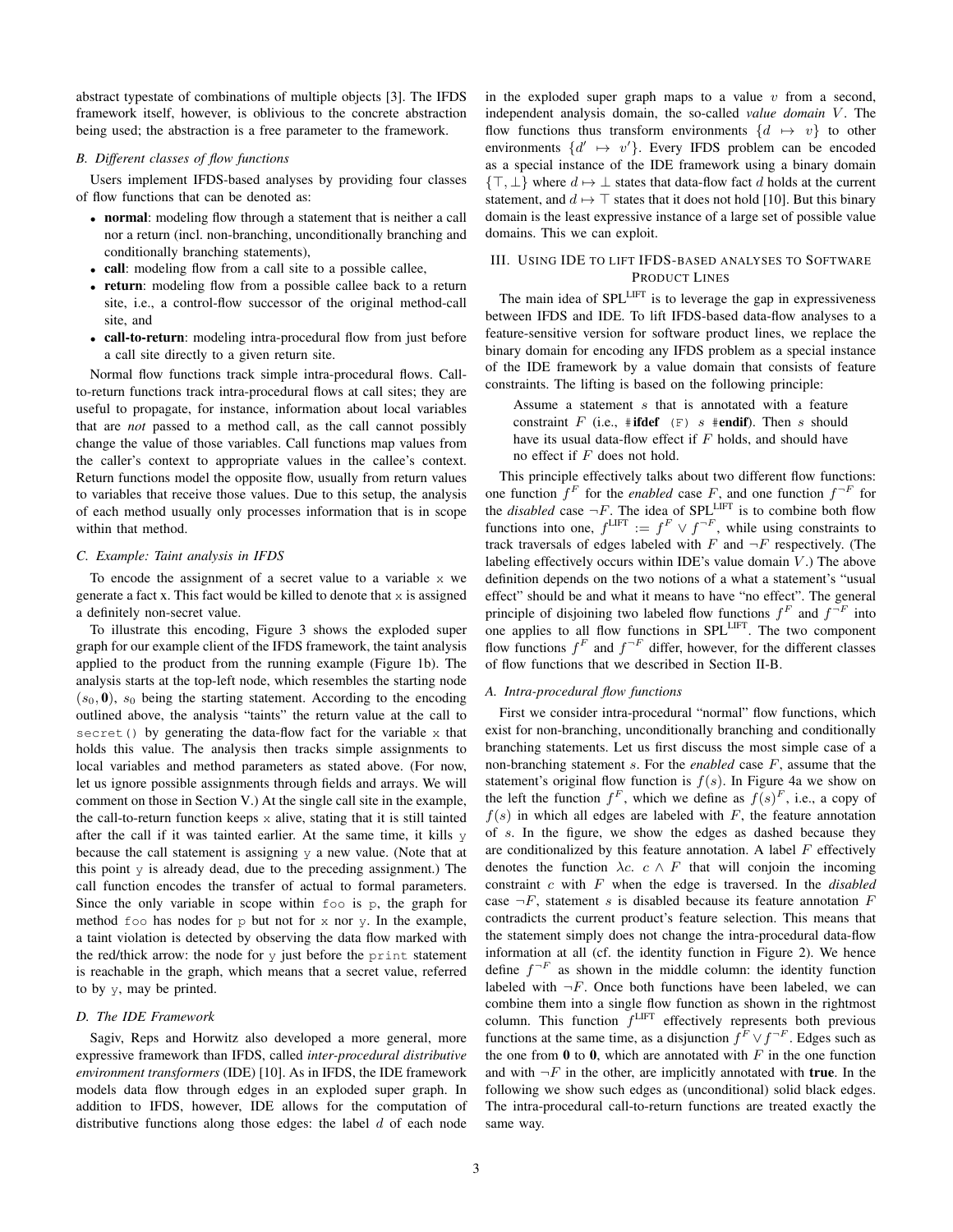

Fig. 3: Exploded super graph for the *single* example product from Figure 1b; main method shown on left-hand side, foo shown to the right



Fig. 4: Lifting of different flow functions in SPLLIFT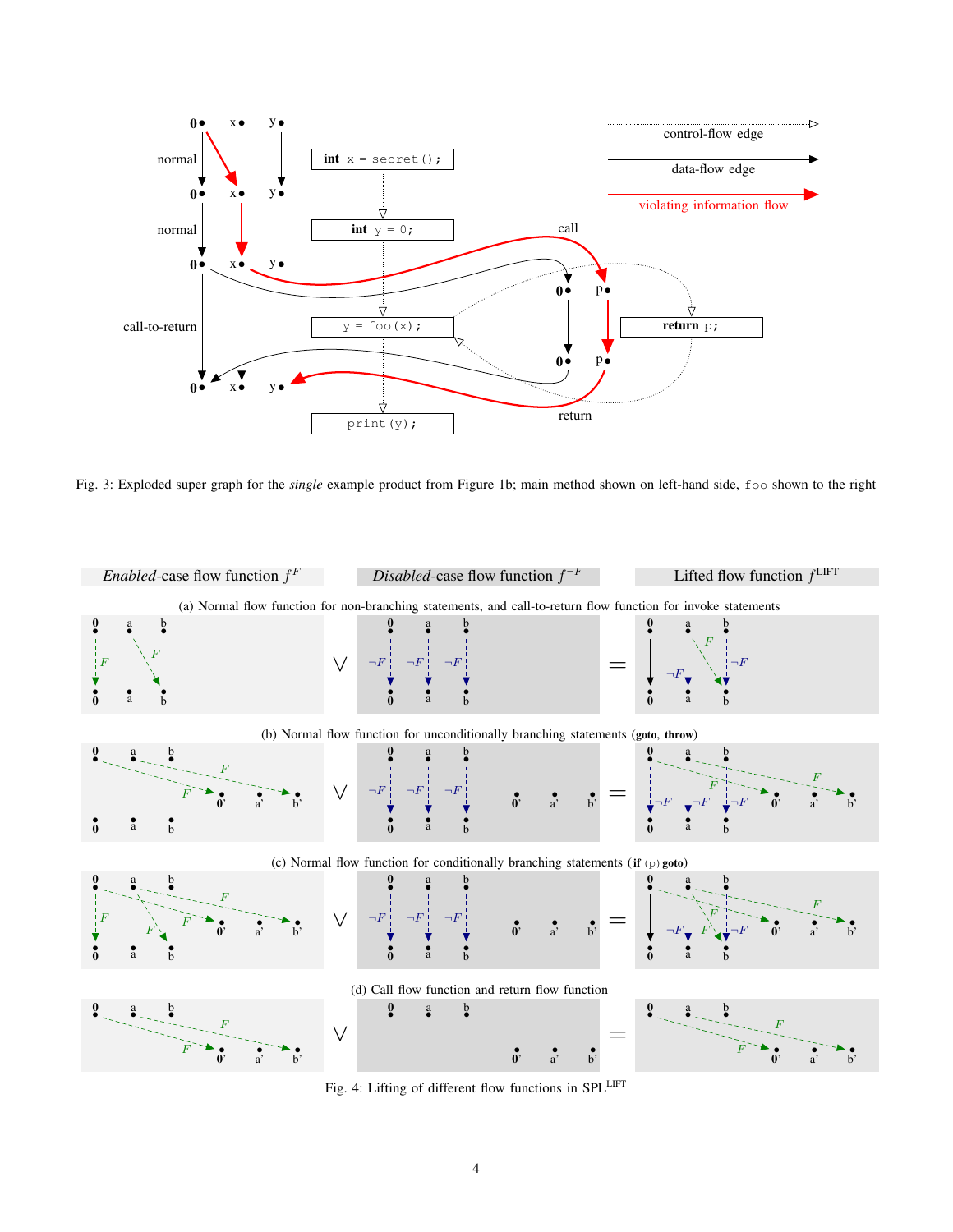But how about intra-procedural flows through branching statements? We conduct our analysis on the Jimple intermediate representation, a three-address code, for which we need to distinguish unconditional branches like **throw**  $\in$  and **goto** 1, from conditional branches of the form if  $(p)$  goto 1.

Figure 4b shows how we lift flow functions for unconditional branches labeled with a feature annotation *F*. If the throw or goto statement is enabled, data flow only exists towards the nodes of the branch target (the primed nodes in Figure 4b). Both edges within this figure are assumed to be labeled with *F*. If the statement is disabled, data flows only along the fall-through branch, as the branch does not actually execute. Again we use the identity function in this case. Just as before, the lifted flow function *f* LIFT is obtained through a disjunction of both functions.

For conditional branches of the form if  $(p)$  goto 1, the lifted flow function is basically a combination of the cases for the unconditional branch and the "normal data flow", which models the case in which the branch falls through. We show the respective case in Figure 4c. The *disabled* case  $\neg F$  is handled just as for unconditional branches; if a branch is disabled, it just falls through, no matter whether it is conditional or not.

### *B. Inter-procedural flow functions*

The *call* and *return* flow functions model inter-procedural control flows caused by call and return statements. The general idea behind modeling those functions is the same as in the intra-procedural case, however this time we need to consider a different flow function for the *disabled* case, i.e., when  $\neg F$  holds. Remember that a call flow function leads from a call site to its callee, and a return flow function from a return statement to just after the call site. Using the identity function to model such situations would be incorrect: If we were to use the identity function then this would propagate information from the call site to the callee (respectively vice versa) although under  $\neg F$  the call (or return) never occurs. We must hence use the killall function to model this situation, as shown in Figure 4d (middle column). This function kills all data-flow facts, modeling that no flow between call site and callee occurs if the invoke statement is disabled.

#### *C. Computing reachability as a useful side effect*

It is an interesting question to ask whether we should conditionalize edges between 0 nodes. As explained earlier, in plain IFDS/IDE, 0 nodes are always connected, unconditionally. We decided for the design shown in Figure 4 where edges between 0 nodes are in fact conditionalized by feature annotations just as any other edges. This has the advantage that, as a side effect, our analysis computes reachability information: a constraint  $c$  that SPL<sup>LIFT</sup> computes for a node  $(s, 0)$ , i.e., an environment  $(s, \{0 \mapsto c\})$ , tells the programmer that *s* is reachable only in product configurations satisfying *c*.

#### *D. Combining flow functions and initializing flows*

As the analysis explores a path in the exploded super graph, we combine all constraint annotations along the path using conjunction. After all, *all* constraints on that path must hold for the flow to be possible. At control-flow merge points we combine constraints using disjunction, as we could have reached the program point along different paths. We initialize the analysis with the constraint true at the program's start node  $(s_0, 0)$ , and with **false** at all other nodes.

#### *E. Application to running example*

In Figure 5, we show how our generic flow-function conversion rules are applied to our specific running example of our interprocedural taint analysis, operating on our example product line from Figure 1a. In the figure, the violating information flow leads to the following constraint:

$$
(\text{true} \land \neg F \land G \land \neg H \land G) \lor (\text{false} \land \neg G) = \neg F \land G \land \neg H
$$

Note that this is exactly the constraint that our introduction promised our analysis would compute.

### IV. CONSIDERING THE SPL'S FEATURE MODEL

In the introduction we already hinted at the fact that it is generally necessary to consider a product line's feature model during analysis. Without considering the feature model both the lifted and the traditional feature-oblivious analysis may simply produce useless information as the analysis would be unable to distinguish results for valid configurations from those for invalid ones (cf. Section I).

#### *A. Computing the feature-model constraint from the feature model*

Feature models are usually given in the form of a graphical tree representation with additional propositional constraints. As proposed by Batory [17], we translate the model into a single propositional constraint by creating a conjunction of: (i) a bi-implication between every mandatory feature and its parent, (ii) an implication from every optional feature to its parent, (iii) a bi-implication from the parent of every OR group to the disjunction of the components of said group; and (iv) a bi-implication from the parent of every exclusive-OR group, E, to the conjunction of: the pair-wise mutual exclusion of the components E and the disjunction of the components of E.

# *B. Taking advantage of the feature-model constraint*

SPLLIFT uses the feature model as follows: for an edge label *f* and a Boolean feature-model constraint *m* SPLLIFT implicitly assumes that the edge is instead labeled with  $f \wedge m$ . Our tool automatically reduces contradictory constraints to false, which causes the IDE algorithm to automatically terminate computations for paths that result in such a contradictory constraint.

Due to the fact that the constraint *m* complicates the overall constraint computation during the buildup of the exploded super graph, one may expect slowdowns over a version of SPLLIFT that ignores the feature model. However, our particular style of implementation allows for an early termination of the IDE algorithm. As our experiments show, this often counterbalances the slowdown effect. Consider again the example of Figure 5, and in this figure the top-most node labeled with p. During our analysis, when we reach this node, we will have computed the path constraint  $\neg F \wedge G$ . In combination with the feature model  $F \leftrightarrow G$ , already at this point we obtain:  $\neg F \wedge G \wedge F \leftrightarrow G =$  false. But this means that any further data flow along this path of the graph is actually infeasible. We can hence terminate further analysis along this path early.

Note that first we tried an even simpler solution: just replace the start value true at the program's start node by the featuremodel constraint *m* [16]. While this yields the same analysis results eventually, we found that it wastes performance. The problem is that the IDE algorithm spends most time constructing the graph and internal summary functions, and spends only very little time actually propagating values through the graph. Exchanging the start value only leads to early termination in the propagation phase but not in the costly construction phase. By conjoining the edge constraints with *m* we terminate early in the construction phase already, saving the algorithm from computing summary functions that, according to the model, would carry contradictory Boolean constraints.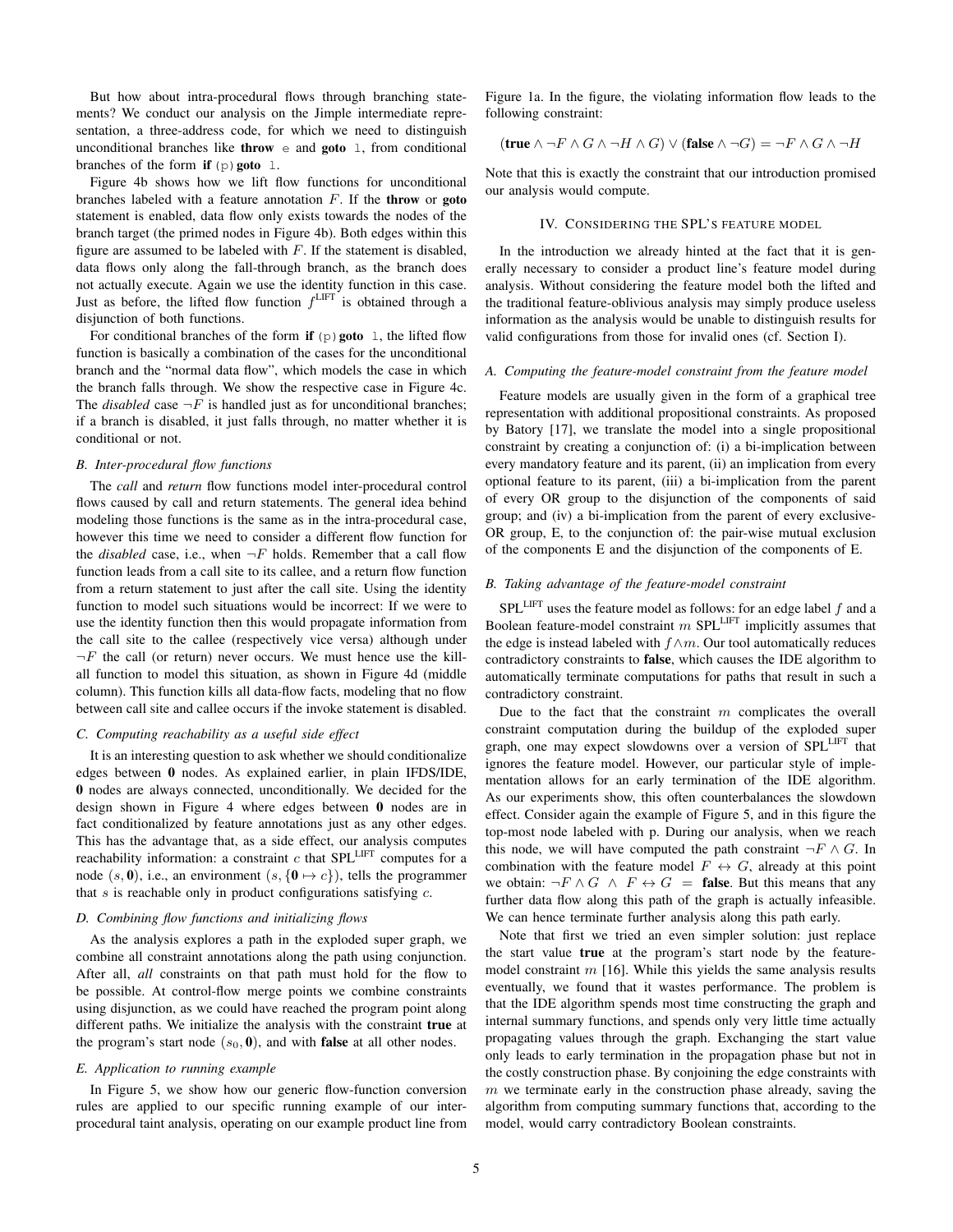

Fig. 5: SPLLIFT as it is applied to the entire example product line of Figure 1a; an edge labeled with feature constraint *C* represents the function  $\lambda x$ .  $x \wedge C$ . Constraints at nodes represent initial values (at the top) or intermediate results of the constraint computation.

# V. IMPLEMENTATION WITH SOOT AND CIDE

We have implemented SPL<sup>LIFT</sup> based on the Soot program analysis and transformation framework [13], the Colored Integrated Development Environment (CIDE) [14] and the JavaBDD<sup>1</sup> library. We have implemented an IDE solver [10] in Soot that works directly on Soot's intermediate representation "Jimple". Jimple is a three-address code representation of Java programs that is particularly simple to analyze. Jimple statements are never nested, and all control-flow constructs are reduced to simple conditional and unconditional branches. Soot can produce Jimple code from Java source code or bytecode, and compile Jimple back into bytecode or into other intermediate representations.

To be able to actually parse software product lines, we used CIDE, an extension of the Eclipse IDE [15]. In CIDE, software produce lines are expressed as plain Java programs. This makes them comparatively easy to parse: there are no explicit compiler directives such as #ifdef that a parser would need to handle. Instead, code variations are expressed by marking code fragments with different colors. Each color is associated with a feature name. In result, every CIDE SPL is also a valid Java program. CIDE forbids so-called "undisciplined" annotations, i.e., enforces that users mark code regions that span entire statements, members or classes. Previous research has shown that undisciplined annotations do exist in real-world projects but that they can often be eliminated by code expansion [18]. Figure 6 shows our running example with the appropriately marked features in CIDE.

One performance critical aspect of our implementation is what data structures we use to implement the feature constraints that SPL<sup>LIFT</sup> tracks. After some initial experiments with a hand-written data structure representing constraints in Disjunctive Normal Form, we switched to an implementation based on Binary Decision Diagrams (BDDs) [19], using JavaBDD. Reduced BDDs have the advantage



Fig. 6: Example program in the Colored IDE (CIDE)

that they are compact and normalized, which allows us to easily detect and exploit contradictions. The size of a BDD can heavily depend on its variable ordering. In our case, because we did not perceive the BDD operations to be a bottleneck, we just pick one ordering and leave the search for an optimal ordering to future work.

#### *Current Limitations*

Our current implementation is not as sensitive to feature annotations as it could be. This is mostly due to the fact that IFDS/IDE requires the presence of a call graph, and currently we compute this call graph without taking feature annotations into account. While we follow call-graph edges in a feature sensitive fashion (as defined by our call flow function), the feature-insensitive call graph is also used to compute points-to sets. This precludes us from precisely handling situations such as the following:

```
# ifdef F
 x = new ArrayList();
# else
  x = new LinkedList();
#endif
x.add(o);
```
<sup>1</sup>JavaBDD website: http://javabdd.sourceforge.net/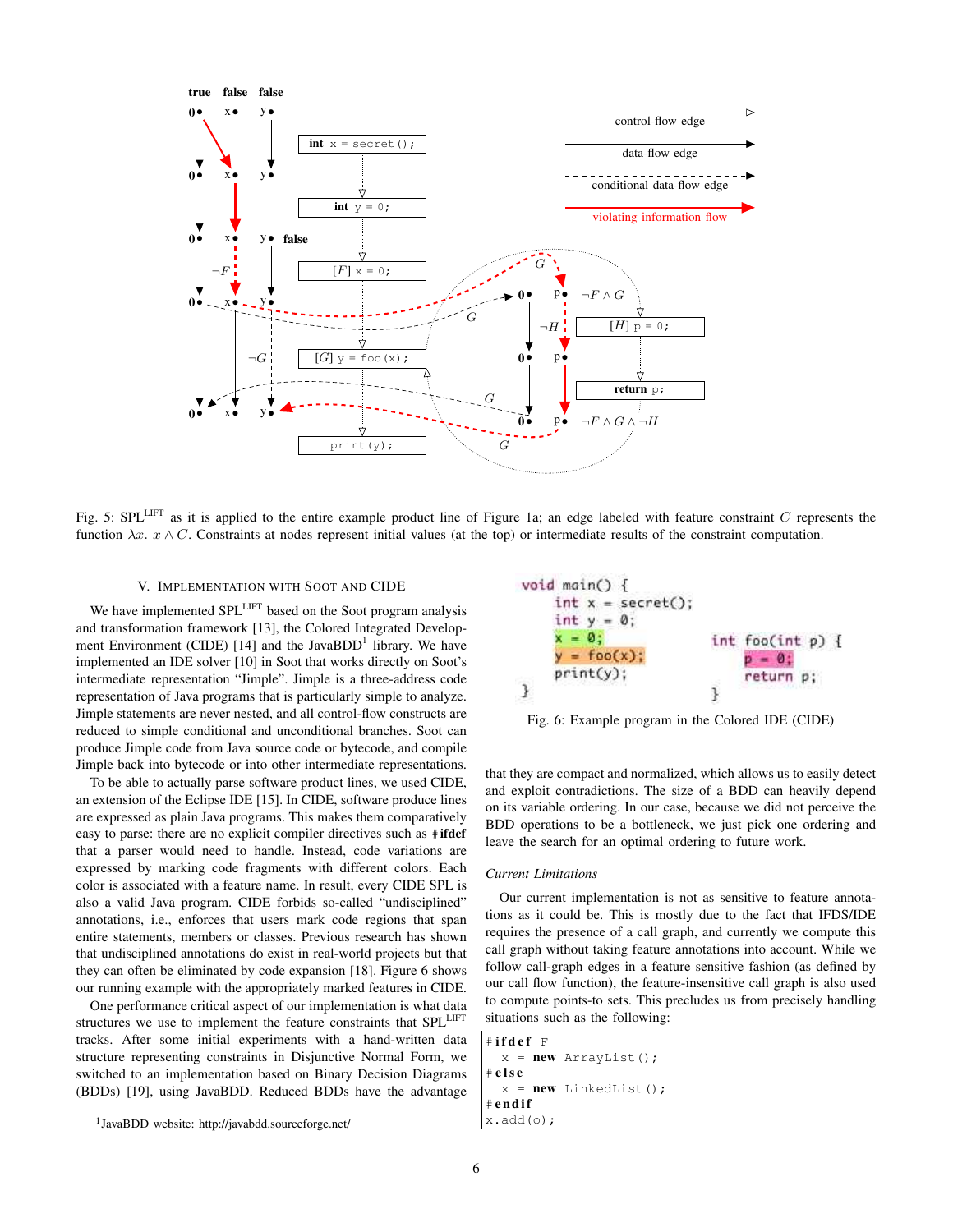Here, we would conservatively resolve the add-call to both ArrayList.add and LinkedList.add, irrespective of whether *F* is enabled. In other words, we would propagate the constraint true along the respective call edges. This is sound but not maximally precise. Ideally, our points-to analysis should be feature sensitive as well, propagating  $F$  to ArrayList.add and  $\neg F$  to LinkedList.add. One could solve this problem by ignoring the pre-computed points-to analysis and handling pointers as part of the IFDS abstraction, e.g., as done by Guarnieri et al. [1].

Due to our tool chain, our implementation is currently limited to software product lines expressed with CIDE. Having said that, there is nothing that precludes our approach from being applied to product lines described in different ways. We are, in fact, currently considering how SPLLIFT could be applied to C, using the TypeChef parser [20]. The C pre-processor features #ifdef constructs that are more expressive than the ones in CIDE, and the C language includes more constructs for unstructured control flow than Java.

Last but not least, SPL<sup>LIFT</sup> is limited to analyses expressed in the IFDS framework, which requires that the analyses must have flow functions that are distributive over the merge operator (set union). This is the case for many but not all analysis problems. In the future we plan to investigate to what extent the same ideas are transferable to more expressive static analysis frameworks, for instance weighted pushdown systems [21].

#### VI. EXPERIMENTS

We used a set of extensive experiments to answer the following research questions about our implementation:

- RQ1: Correctness Does SPL<sup>LIFT</sup> compute a sound result?
- RQ2: Efficiency How much efficiency do we gain over the traditional feature-oblivious approach?
- *•* RQ3: Feature Model What is the cost of using the feature model?

## *A. RQ1: Correctness*

To validate the correctness of our SPLLIFT implementation, we need an oracle that can tell apart correct from incorrect results. As an oracle, we implemented a second, simplistic analysis that is also feature aware but not constraint based. This analysis essentially corresponds to an inter-procedural version of the analysis *A2* from our earlier publication [22], and we therefore call the analysis *A2* in the remainder of this paper. *A2* operates on the feature-annotated control-flow graph just as SPL<sup>LIFT</sup>, however unlike SPL<sup>LIFT</sup> A2 is configuration-specific, i.e., evaluates the product line only with respect to one concrete configuration  $c = \{F_1, \ldots, F_n\}$  at a time. If a statement *s* is labeled with a feature *F* then *A2* first checks whether  $F \in c$  to determine whether *s* is enabled. If it is, then *A2* propagates flow to *s*'s standard successors using the standard IFDS flow function defined for *s*. If  $F \notin c$  then A2 uses the identity function to propagate intra-procedural flows to fall-through successor nodes only. The implementation of *A2* is so simple that we consider it as foolproof. We hence assume this *A2* implementation as correct, and can therefore use it as an oracle to cross-check the results of  $SPL$ <sup>LIFT</sup>. Whenever  $A2$  computes a fact  $r$  for some configuration  $c$ , we fetch SPL<sup>LIFT</sup>'s computed feature constraint  $C$  for  $r$  (at the same statement), and check that *C* allows for *c*. This ensures that SPL<sup>LIFT</sup> is not overly restrictive. The other way around, we traverse all of SPL<sup>LIFT</sup>'s results  $(r, c)$  for the given fixed  $c$ , and check that the instance of  $A2$  for  $c$  computed each such  $r$  as well (at the same statement). This ensures that SPLLIFT is as precise as *A2*, i.e., does not report any false positives. Our cross-checks initially helped us to find bugs in the implementation of SPLLIFT, but we quickly converged to an implementation that does not violate any cross-checks any more.

## *B. RQ2: Efficiency*

To evaluate the performance of our approach, we chose four different product lines used in earlier work [22]. We apply to each benchmark subject three different static analyses both emulating the traditional approach (details below) and using SPLLIFT. Table I summarizes some core data about these subjects. BerkeleyDB is a feature-enriched database library. GPL is a small product line for desktop applications, while Lampiro and MM08 are product lines for J2ME applications. Because whole-program analyses require entry points to start with, we programmed driver classes for three of the benchmarks. For the J2ME SPLs, those methods call life-cycle methods usually called by the J2ME framework. For BerkeleyDB, our main class calls the main methods of all driver classes that are shipped with the library. The driver classes are available for download along with all other data and tools to reproduce the experiments.

The third column in Table I gives the total number of features as mentioned in the feature model. The fourth column states the number of features mentioned in feature annotations that are actually reachable from our main classes. For Lampiro this number is surprisingly low. Kästner reports that the current version of Lampiro is unusual in the sense that it contains many dead features and other anomalies, which may be the explanation of this effect [14, pages 131–132]. Column five states the number of configurations over those features, i.e., 2Features-reachable. The last column states the number of such configurations that are valid w.r.t. the feature model. For instance, for Lampiro the feature model ended up not constraining the 4 combinations of the 2 reachable features. For BerkeleyDB, we do not know the number of valid configurations. This is because we compute this number as a side-effect of running the traditional approach: for each possible configuration we first check whether it is valid and, if it is, next apply the traditional analysis approach to this configuration. But for BerkeleyDB, due to the  $55 \cdot 10^{10}$  possible configurations, this process would take years to complete. For each benchmark/analysis combination we define a cutoff time of ten hours, which is why we cannot report the number of valid configurations for BerkeleyDB.

As analysis clients we used three different generic IFDS-based inter-procedural client analyses. *Possible Types* computes the possible types for a value reference in the program. Such information can, for instance, be used for virtual-method-call resolution [4]. We track typing information through method boundaries. Field and array assignments are treated with weak updates in a field-sensitive manner, abstracting from receiver objects through their context-insensitive points-to sets. *Reaching Definitions* is a reaching-definitions analysis that computes variable definitions for their uses. To obtain interprocedural flows, we implement a variant that tracks definitions through parameter and return-value assignments. *Uninitialized Variables* finds potentially uninitialized variables. This analysis "generates" variables where they are declared and "kills" them at their first assignment. Again we track parameter and return-value assignments. We provide the source code for all three clients (only approx. 550LOC) in our download package. We include the Java 1.7 runtime libraries in our analysis.

To evaluate the efficiency of SPL<sup>LIFT</sup> against the actual traditional approach, we would ideally want to use a pre-processor to generate all possible products, and then apply the traditional analysis approach to each resulting product, an approach which in our earlier work [22] we called *A1*. However, we quickly found that this approach is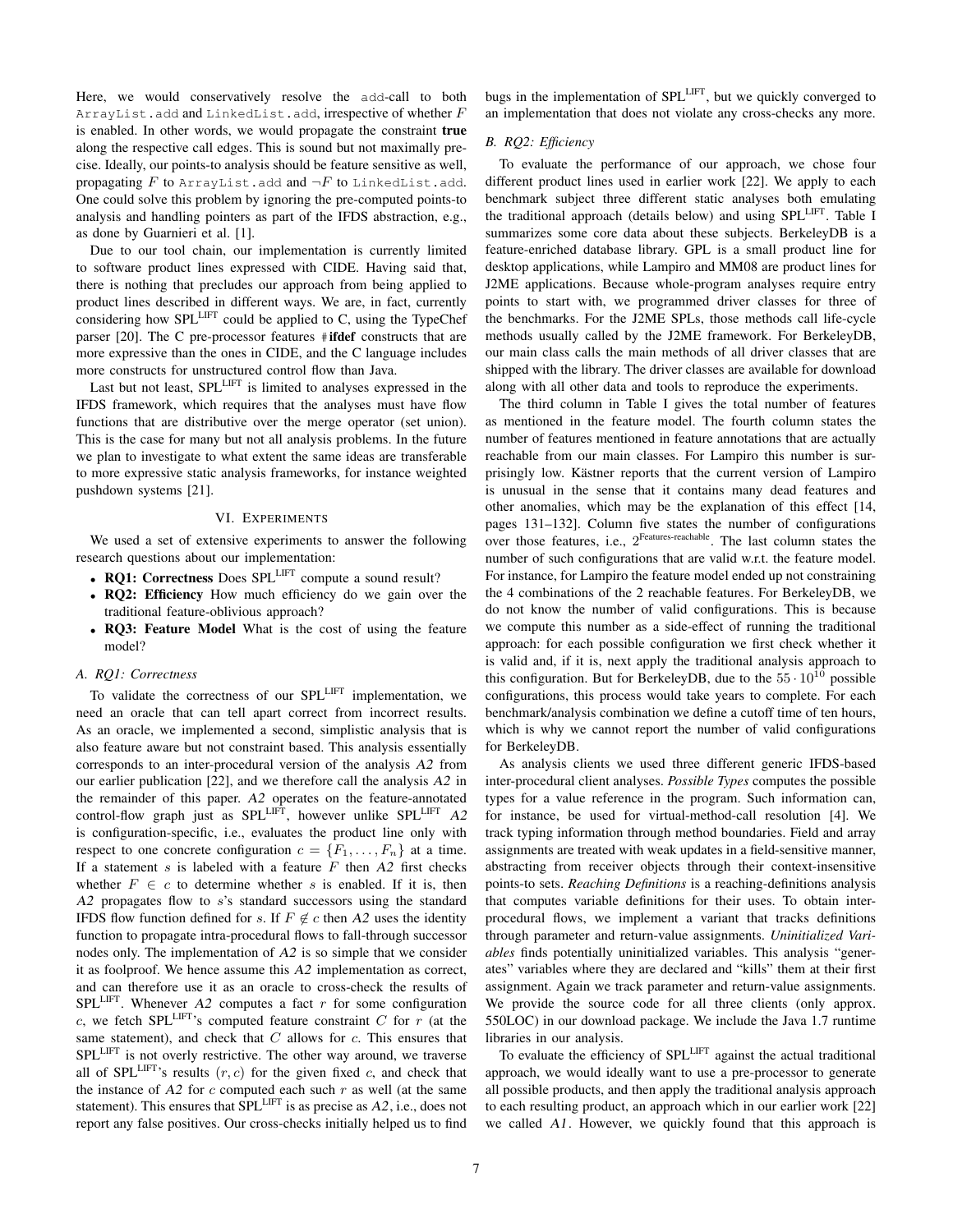so intractable that it would even preclude us from finishing our experiments in due time. This is because the traditional approach would need to generate, parse and analyze every single product. A prerequisite for each analysis is a call graph, whose computation can easily take minutes on its own. Given the large number of possible configurations, it would have taken us years to complete the experiments. (Brabrand et al. [22] did not have this problem because their intra-procedural analyses need no call graph and must only consider up to  $2^k$  combinations where  $k$  is the maximal number of features within a single method. For our four benchmark subjects *k* is always  $\leq 9$ .

We hence decided to compare SPL<sup>LIFT</sup> not to *A1* but instead to our implementation of *A2*, which only requires a single parsing step and call-graph computation. *A2* is thus naturally faster than *A1*, and therefore any performance gain we can show with respect to *A2* would be even higher with respect to *A1*. We found that even with using *A2*, some experiments would still take years to complete, though, which is why we nevertheless use a cutoff-time of ten hours.

For our performance measurements we used a Linux machine with kernel version 2.6.26-1 running on a Quad-Core AMD Opteron Processor 8356 at 2.3GhZ and with 40GB RAM. As Java Virtual Machine we used the Hotspot server VM in version 1.7.0 05, configured to run with 32GB maximal heap space. To make our results easier to reproduce, we configured Eclipse to run all analyses without requiring a user interface. Our implementation is singlethreaded. JavaBDD was configured to use the  $B\text{uDDy}^2$  BDD package, which implements BDD operations efficiently in native code.

Table II shows our performance comparison between SPL<sup>LIFT</sup> and *A2*. In those experiments, both approaches make use of the feature model. For convenience, the second column shows again the number of valid configurations. The *A2* analysis needs to be executed that many times, once for each configuration. The third column shows the time it takes Soot to construct a call graph and points-to sets for the respective benchmark. This time is the same for SPLLIFT and *A2*, as both require a call graph as prerequisite.

As the table shows, SPL<sup>LIFT</sup> outperforms *A2* clearly. While SPLLIFT never takes more than about 12 minutes to terminate, *A2* always takes significantly longer. In five cases (shown in gray), *A2* even took longer than our cut-off time of ten hours. When this was the case we estimated the rough time it would take *A2* to terminate if we had run it to completion. We computed this estimate by taking the average of a run of *A2* with all features enabled and with no features enabled and then multiplying by the number of valid configurations. (For BerkeleyDB we estimated the number of valid configurations by extrapolating the results obtained within 10 hours.) As this estimation has a relatively low confidence, we only report a very coarse prognosis of days or years.

It is worthwhile noting that, while the absolute performance gain certainly differs depending on the client analysis and chosen product line, the gain is always substantial, and in particular the exponential blowup that *A2* suffers from cannot be observed with SPL<sup>LIFT</sup>.

*Qualitative performance analysis:* During our experiments, we found a relatively high variance in the analysis times. As we found, this is caused due to non-determinism in the order in which the IDE solution is computed. As a fixed-point algorithm, IDE computes the same result independently of iteration order, but some orders may compute the result faster (computing fewer flow functions) than others. The non-determinism is hard to avoid; it is caused by hash-based data structures within Soot and our solver. We did find,

|                  |       | Features |           | Configurations     |         |
|------------------|-------|----------|-----------|--------------------|---------|
| <b>Benchmark</b> | KLOC. | total    | reachable | reachable          | valid   |
| BerkeleyDB       | 84.0  | 56       | 39        | $55 \cdot 10^{10}$ | unknown |
| GPL              | 1.4   | 29       | 19        | 524.288            | 1,872   |
| Lampiro          | 45.0  | 20       |           |                    |         |
| <b>MM08</b>      | 5.7   | 34       | q         | 512                | 26      |

TABLE I: Key information about benchmarks used

however, that the analysis time taken strongly correlates with the number of flow functions constructed in the exploded super-graph (the correlation coefficient was above 0.99 in all cases). Moreover, in all our benchmark setups, the *A2* analysis for the "full configuration", in which all features are enabled, constructed almost as many edges as SPL<sup>LIFT</sup> did on its unique run. While SPL<sup>LIFT</sup> deals with a much more complex analysis domain, i.e., performs more work per edge, our experimental results show that this additional cost is rather low.

#### *C. RQ3: Feature Model*

Regarding a product line's feature model is crucial to any analysis approach for software product lines, as otherwise the analysis would be unable to distinguish results for valid configurations from those for invalid ones, yielding analysis information that would be of little use to clients.

Nevertheless it is an interesting question to ask how high is the cost of regarding the feature model. Table III compares the running time of SPL<sup>LIFT</sup> with the running time of an instance of SPL<sup>LIFT</sup> where the feature model was explicitly ignored. As our results show, there is usually no significant difference in analysis cost. Exceptions are GPL with *Possible Types* and, to a lesser extent, MM08 with all three analyses. In both cases, the cost of regarding the feature model is clearly observable, albeit far from prohibitive. Apel et al. [23] previously observed as well that regarding the feature model does usually not add much cost during analysis.

Interestingly, those results are quite different from the ones we obtained in our previous approach on intra-procedural analysis for software product lines [22]. There we found that regarding the feature model actually *saved* time. Our explanation for this difference in results is that the intra-procedural analyses from our earlier work use a different, bitset-based constraint representation. This representation is likely less efficient than the BDD-based one in SPLLIFT, which causes the baseline to be much higher. With a higher baseline, the inclusion of the feature model can save more time, as the feature model can help to keep analysis configurations small. With SPL<sup>LIFT</sup> the baseline is quite low already. To illustrate this, we included in Table III the average duration of all executed *A2* analyses for the respective setup. Since *A2* is so simple, it is hard to imagine a featuresensitive analysis (which by its nature considers all configurations, not just one as *A2*) that would complete in less time. As the comparison with those values shows, the analysis time of  $SPL^{LIFT}$  is often actually quite close to this gold standard.

#### VII. RELATED WORK

The work presented in this paper extends an initial effort on applying the IFDS and IDE analysis frameworks to SPLs [16]. In the earlier work, we only considered "normal" flow functions. Here we significantly refine the technique and implementation. In particular, to achieve soundness and improve performance, we now consider feature model constraints. In our earlier work, we were still speculating about what could be an efficient representation for Boolean constraints. In this work we present a solution based on BDDs that is highly efficient. In our eyes, BDDs are crucial to the

<sup>2</sup>BuDDy website: http://buddy.sf.net/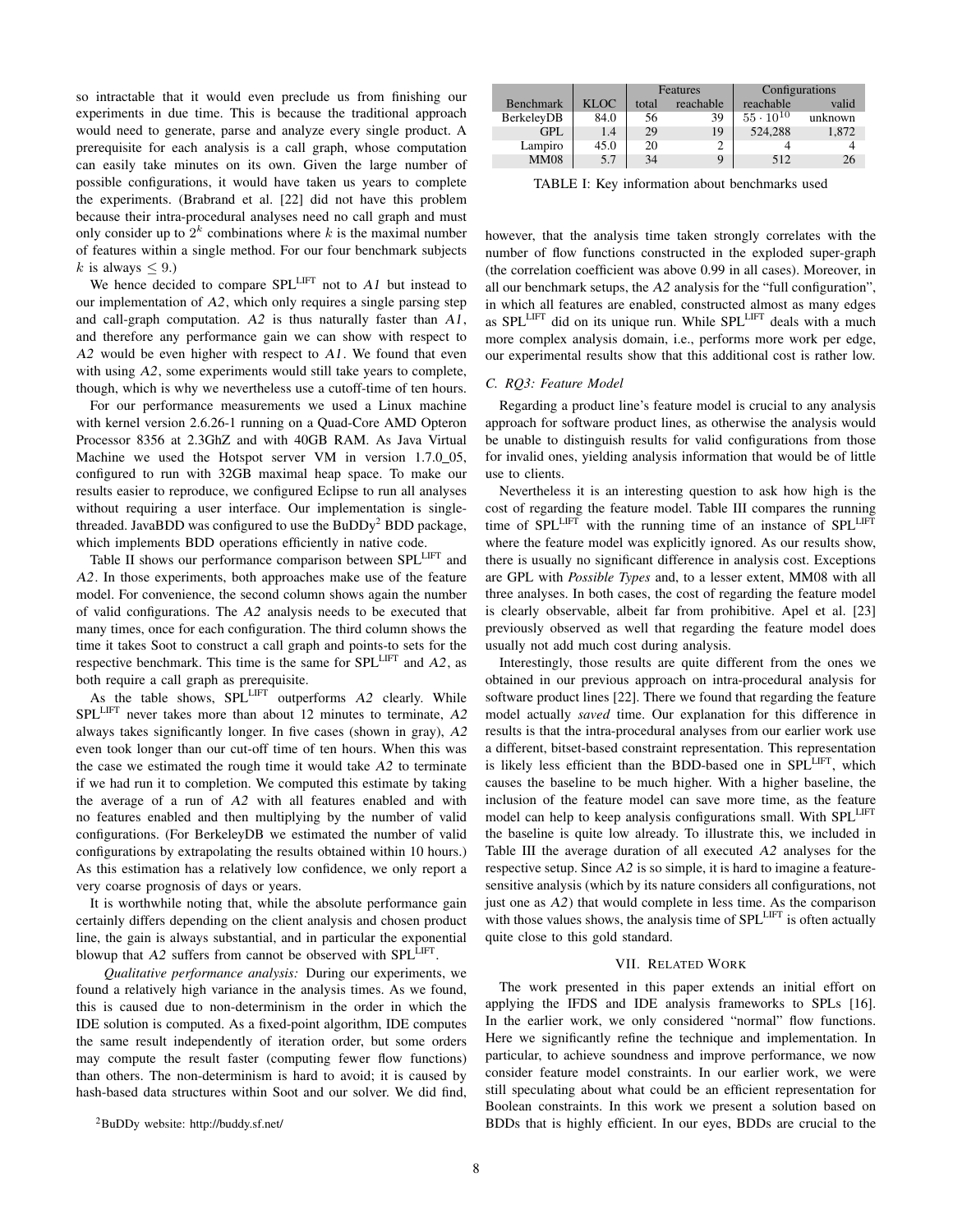|                   | Configurations |         | Possible Types  |             | <b>Reaching Definitions</b> |        | Uninitialized<br>Variables |        |
|-------------------|----------------|---------|-----------------|-------------|-----------------------------|--------|----------------------------|--------|
| Benchmark         | valid          | Soot/CG | <b>SPI LIFT</b> | A2          | <b>SPI LIFT</b>             | A2     | <b>SPLLIFT</b>             |        |
| <b>BerkelevDB</b> | unknown        | 7m33s   | 24s             | vears       | 12m04s                      | vears  | 10m18s                     | vears  |
| GPL               | 1,872          | 4m35s   | 42s             | $9h$ 03m39s | 8m48s                       | days   | 7m09s                      | days   |
| Lampiro           |                | 1m52s   | 4s              | 13s         | 42s                         | 3m30s  | 1m25s                      | 3m09s  |
| <b>MM08</b>       | 26             | 2m57s   | 3s              | 2m06s       | 59s                         | 24m29s | 2m13s                      | 27m39s |

TABLE II: Performance comparison of SPLLIFT over *A2*; values in gray show coarse estimates

| <b>Benchmark</b> | <b>Feature Model</b> | Possible Types | <b>Reaching Definitions</b> | <b>Uninitialized Variables</b> |
|------------------|----------------------|----------------|-----------------------------|--------------------------------|
|                  | regarded             | 24s            | 12m04s                      | 10m18s                         |
| BerkeleyDB       | ignored              | 23s            | 11 <sub>m35s</sub>          | 10m47s                         |
|                  | average A2           | 2Is            | 9m35s                       | 7m12s                          |
|                  | regarded             | 42s            | 8m48s                       | 7m09s                          |
| <b>GPL</b>       | ignored              | 18s            | 8m21s                       | 7m29s                          |
|                  | average A2           | 17s            | 7m31s                       | 6m42s                          |
| Lampiro          | regarded             | 4s             | 42s                         | 1m25s                          |
|                  | ignored              | 4s             | 48s                         | 1m13s                          |
|                  | average A2           | 3s             | 42s                         | 49s                            |
|                  | regarded             | 3s             | 59s                         | 2m13s                          |
| <b>MM08</b>      | ignored              | 2s             | 45s                         | 1m49s                          |
|                  | average A2           | 2s             | 31s                         | Im37s                          |

TABLE III: Performance impact of feature model on SPLLIFT. Values in gray show the average time of the *A2* analysis. This number can be seen as lower bound for any feature-sensitive analysis.

performance of SPLLIFT; we found that others do not scale nearly as well for the Boolean operations we require. Finally, for the first time we present empirical evidence of the benefits of our approach.

Our work can also be seen as an extension to an approach by Brabrand et al., who present a number of mechanisms to lift intraprocedural data-flow analyses to SPLs by extending the analysis abstraction with feature constraints [22]. Our approach, on the other hand, lifts information and data-flow analyses to SPLs in an *inter*-procedural fashion, using a different analysis framework, and in particular requiring no extension of the analysis abstraction. In SPL<sup>LIFT</sup>, the implementation of the IFDS flow functions can remain unchanged. To the best of our knowledge SPL<sup>LIFT</sup> is the first work that supports such transparent reuse of analyses. Another crucial difference is our efficient encoding of the distributive Boolean operations through BDDs in the IDE framework.

TypeChef [20], [24] is a parser and analysis engine for product lines written in C. It can parse the entire Linux kernel, including macros and #ifdef constructs (including undisciplined uses), and performs data-flow analysis. Opposed to SPLLIFT, all analyses are intra-procedural, though, and use a customized analysis domain, thus not providing no support for reusing standard analyses in the way we do. In the future we plan to integrate SPLLIFT with TypeChef.

Thum et al. survey analysis strategies for SPLs [25], focusing on parsing [20], type checking [23], [26], model checking [27], [28], and verification [29]–[31]. The surveyed work does not include SPL data-flow analysis approaches, but shares with our work the general goal of checking properties of a SPL with reduced redundancy and efficiency. Similar to SPLLIFT, a number of approaches covered by the survey adopt a *family-based* analysis strategy, manipulating only family artifacts such as code assets and feature model. Contrasting, *product-based* strategies, such as the generate-and-analyze approach we use as baseline, manipulate products and therefore might be too expensive for product lines having a large number of products. Product-based strategies, however, might be appealing because they can simply reuse existing analyses, but this is also the case of the specific family-based strategy proposed here.

In the testing context, Kim et al. use conventional inter-procedural data-flow analysis to identify features that are reachable from a given test case [32]. The test case is then only executed with the SPL products that have these features, reducing the number of combinations to test. They are able to use an off-the-shelf analysis because they express part of the variability using conditional statements, not conditional compilation or other feature tagging mechanisms. This is similar to the technique of configuration lifting [29], which converts compile time variability into runtime variability. In this paper we propose a feature-sensitive analysis to obtain more precision. By applying our family-based analysis followed by their productbased testing one could maybe further reduce the effort to test a SPL. Similar benefits might apply for other testing approaches based on conventional analyses [33] or even feature-sensitive model level analyses [34].

The idea of making dataflow analysis sensitive to statements that may or may not be executed is related to path-sensitive dataflow analysis. Such analyses compute different analysis information along different execution paths aiming to improve precision by disregarding spurious information from infeasible paths [35] or to optimize frequently executed paths [36]. Earlier, disabling infeasible dead statements has been exploited to improve the precision of constant propagation [37] by essentially running a dead-code analysis capable of tagging statements as executable or non-executable during constant propagation analysis.

Predicated dataflow analysis [38] introduced the idea of using propositional logic predicates over runtime values to derive so-called optimistic dataflow values guarded by predicates. Such analyses are capable of producing multiple analysis versions and keeping them distinct during analysis. However, their predicates are over dynamic state rather than SPL feature constraints for which everything is statically decidable.

SPLLIFT can be applied to a number of contexts, but much motivation comes from the concept of emergent interfaces [39]. These interfaces emerge on demand to give support for specific SPL maintenance tasks and thus help developers understand and manage dependencies between features. Such dependencies are generated by feature-sensitive analyses such as the ones discussed here. In particular, the performance improvements we obtain with our approach are very important to make emergent interfaces useful in practice.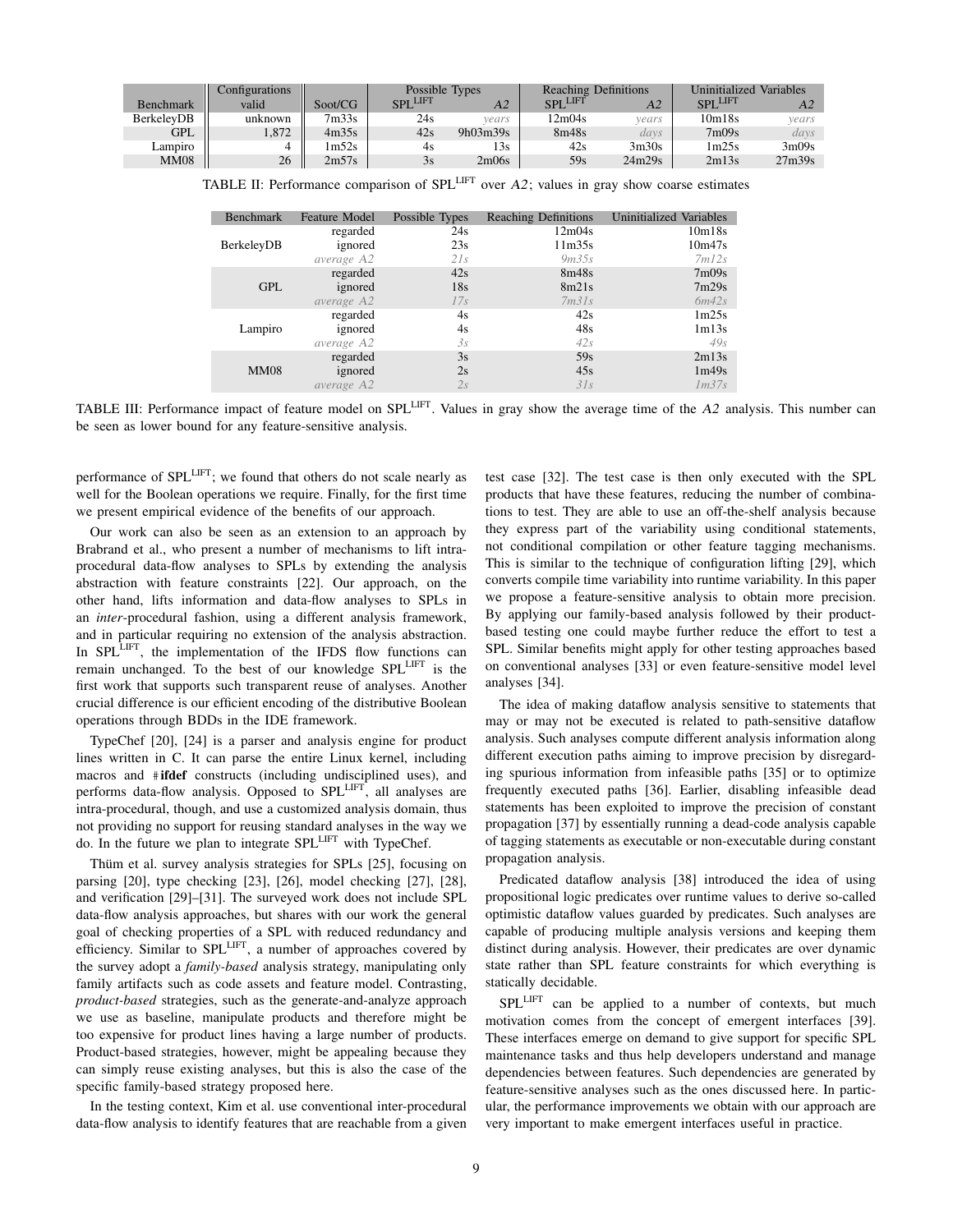#### VIII. CONCLUSION

We have presented SPL<sup>LIFT</sup>, an approach and framework for transparently lifting IFDS-based static analysis to software product lines using the more expressive framework IDE. Using a set of experiments we were able to show that this approach can outperform the traditional feature-oblivious generate-and-analyze approach by several orders of magnitude. In practice, SPL<sup>LIFT</sup> successfully avoids the exponential blowup usually associated with product-line analysis.

This success appears to be due to the following reasons. SPLLIFT piggybacks onto the user-defined IFDS-based analysis a layer of Boolean feature constraints. The functions generating those Boolean constraints are distributive and hence find a very efficient encoding in the IDE framework. Moreover, we encode all Boolean constraints using minimized binary decision diagrams (BDDs). The Boolean operations we require are conjunction, disjunction, negation and "is false". The two latter operations are constant-time on minimized BDDs. Conjunction and disjunction are, on average, efficient on BDDs, too. The JavaBDD engine we use further memoizes the result of all BDD operations, which speeds up repetitive operations to constant time.

In the future we plan to apply SPL<sup>LIFT</sup> to C. Further, we will investigate the performance impact of BDD variable orderings, and to what extent a similar lifting approach can be applied also to staticanalysis frameworks that are more expressive than IFDS.

Acknowledgements: Much gratitude goes to to Ondřej Lhoták, who provided useful hints on optimizing BDDs. We also wish to thank the developers of CIDE, JavaBDD and Soot for making their tools available to us and for their continuing support. Thanks to Phil Pratt-Szeliga and Marc-Andre Laverdiere-Papineau, who provided help with analyzing J2ME MIDlets. Thanks also to Sven Apel who provided helpful feedback on an earlier version of this paper. This work was supported by the German Federal Ministry of Education and Research (BMBF) within EC SPRIDE, by the Hessian LOEWE excellence initiative within CASED and the Brazilian National Institute of Science and Technology for Software Engineering (INES). Finally, we would like to acknowledge the financial support from CNPq, FACEPE and a CAPES PROBRAL project.

#### **REFERENCES**

- [1] S. Guarnieri, M. Pistoia, O. Tripp, J. Dolby, S. Teilhet, and R. Berg, "Saving the world wide web from vulnerable JavaScript," in *Proc. 2011 int. symp. on Software Testing and Analysis*, ser. ISSTA '11, 2011, pp. 177–187.
- [2] S. J. Fink, E. Yahav, N. Dor, G. Ramalingam, and E. Geay, "Effective typestate verification in the presence of aliasing," *ACM Trans. Softw. Eng. Methodol.*, vol. 17, no. 2, pp. 9:1–9:34, May 2008.
- [3] N. A. Naeem and O. Lhotak, "Typestate-like analysis of multiple interacting objects," in *OOPSLA*, 2008, pp. 347–366.
- [4] V. Sundaresan, L. Hendren, C. Razafimahefa, R. Vallée-Rai, P. Lam, E. Gagnon, and C. Godin, "Practical virtual method call resolution for Java," in *OOPSLA*, 2000, pp. 264–280.
- [5] T. Reps, S. Horwitz, and M. Sagiv, "Precise interprocedural dataflow analysis via graph reachability," in *Proc. 22nd ACM SIGPLAN-SIGACT symp. on Principles of programming languages*, ser. POPL '95, 1995, pp. 49–61.
- [6] N. A. Naeem and O. Lhoták, "Efficient alias set analysis using SSA form," in *Proc. 2009 int. symp. on Memory Management*, ser. ISMM '09, 2009, pp. 79–88.
- [7] S. Shoham, E. Yahav, S. Fink, and M. Pistoia, "Static specification mining using automata-based abstractions," *IEEE TSE*, vol. 34, no. 5, pp. 651–666, 2008.
- [8] N. Rinetzky, M. Sagiv, and E. Yahav, "Interprocedural shape analysis for cutpoint-free programs," in *Static Analysis*, ser. Lecture Notes in Computer Science, C. Hankin and I. Siveroni, Eds. Springer Berlin / Heidelberg, 2005, vol. 3672, pp. 284–302.
- [9] H. Yang, O. Lee, J. Berdine, C. Calcagno, B. Cook, D. Distefano, and P. O'Hearn, "Scalable shape analysis for systems code," in *CAV*, pp. 385–398.
- [10] M. Sagiv, T. Reps, and S. Horwitz, "Precise interprocedural dataflow analysis with applications to constant propagation," in *TAPSOFT '95*, 1996, pp. 131–170.
- [11] C. Kästner and S. Apel, "Virtual separation of concerns a second chance for preprocessors," *Journal of Object Technology*, vol. 8, no. 6, pp. 59–78, 2009.
- [12] C. Kästner, S. Apel, and M. Kuhlemann, "Granularity in Software Product Lines," in *Proc. 30th int. conf. on Software Engineering (ICSE'08)*, 2008, pp. 311–320.
- [13] R. Vallée-Rai, L. Hendren, V. Sundaresan, P. Lam, E. Gagnon, and P. Co, "Soot - a Java optimization framework," in *Proceedings of CASCON 1999*, 1999, pp. 125–135. [Online]. Available: www.sable. mcgill.ca/publications
- [14] C. Kästner, "Virtual separation of concerns," Ph.D. dissertation, Universität Magdeburg, 2010.
- [15] "The Eclipse IDE," http://eclipse.org/.
- [16] E. Bodden, "Position Paper: Static flow-sensitive & context-sensitive information-flow analysis for software product lines," in *Proc. ACM SIGPLAN 7th Workshop on Programming Languages and Analysis for Security (PLAS 2012)*, Jun. 2012, to appear. [Online]. Available: http://www.bodden.de/pubs/bodden12static.pdf
- [17] D. Batory, "Feature models, grammars, and propositional formulas," in *Software Product Lines (SPLC) 2005*, ser. LNCS, vol. 3714, 2005, pp. 7–20.
- [18] J. Liebig, C. Kästner, and S. Apel, "Analyzing the discipline of preprocessor annotations in 30 million lines of c code," in *Proc. 10th int. conf. on Aspect-oriented software development*, ser. AOSD '11, 2011, pp. 191–202.
- [19] R. Drechsler and B. Becker, *Binary decision diagrams: theory and implementation*. Springer, 1998.
- [20] C. Kästner, P. G. Giarrusso, T. Rendel, S. Erdweg, K. Ostermann, and T. Berger, "Variability-aware parsing in the presence of lexical macros and conditional compilation," in *Proc. 2011 ACM int. conf. on Object oriented programming systems languages and applications*, ser. OOPSLA '11, 2011, pp. 805–824.
- [21] T. Reps, S. Schwoon, and S. Jha, "Weighted pushdown systems and their application to interprocedural dataflow analysis," in *Static Analysis*, ser. Lecture Notes in Computer Science, R. Cousot, Ed. Springer Berlin / Heidelberg, 2003, vol. 2694, pp. 1075–1075.
- [22] C. Brabrand, M. Ribeiro, T. Tolêdo, and P. Borba, "Intraprocedural dataflow analysis for software product lines," in *Proc. 11th annual int. conf. on Aspect-oriented Software Development*, ser. AOSD '12, 2012, pp. 13–24.
- [23] S. Apel, C. Kästner, A. Grösslinger, and C. Lengauer, "Type safety for feature-oriented product lines," *Automated Software Eng.*, vol. 17, no. 3, pp. 251–300, Sep. 2010.
- [24] "Typechef analysis engine," http://ckaestne.github.com/TypeChef/.
- [25] T. Thüm, S. Apel, C. Kästner, M. Kuhlemann, I. Schaefer, and G. Saake, "Analysis strategies for software product lines," School of Computer Science, University of Magdeburg, Tech. Rep. FIN-004-2012, Apr. 2012. [Online]. Available: http://www.informatik.uni-marburg.de/ ⇠kaestner/tr analysis12.pdf
- [26] C. Kästner and S. Apel, "Type-checking software product lines a formal approach," in *Proc. 2008 23rd IEEE/ACM int. conf. on Automated Software Engineering*, ser. ASE '08, 2008, pp. 258–267.
- [27] A. Classen, P. Heymans, P.-Y. Schobbens, A. Legay, and J.-F. Raskin, "Model checking lots of systems: efficient verification of temporal properties in software product lines," in *Proc. 32nd ACM/IEEE int. conf. on Software Engineering - Volume 1*, ser. ICSE '10, 2010, pp. 335–344.
- [28] A. Classen, P. Heymans, P.-Y. Schobbens, and A. Legay, "Symbolic model checking of software product lines," in *Proc. 33rd int. conf. on Software Engineering*, ser. ICSE '11, 2011, pp. 321–330.
- [29] H. Post and C. Sinz, "Configuration lifting: Verification meets software configuration," in *Proc. 2008 23rd IEEE/ACM int. conf. on Automated Software Engineering*, ser. ASE '08, 2008, pp. 347–350.
- [30] C. H. P. Kim, E. Bodden, D. Batory, and S. Khurshid, "Reducing configurations to monitor in a software product line," in *Proc. First int. conf. on Runtime verification*, ser. RV'10, 2010, pp. 285–299.
- [31] S. Apel, H. Speidel, P. Wendler, A. von Rhein, and D. Beyer, "Detection of feature interactions using feature-aware verification," in *Proc. 2011*